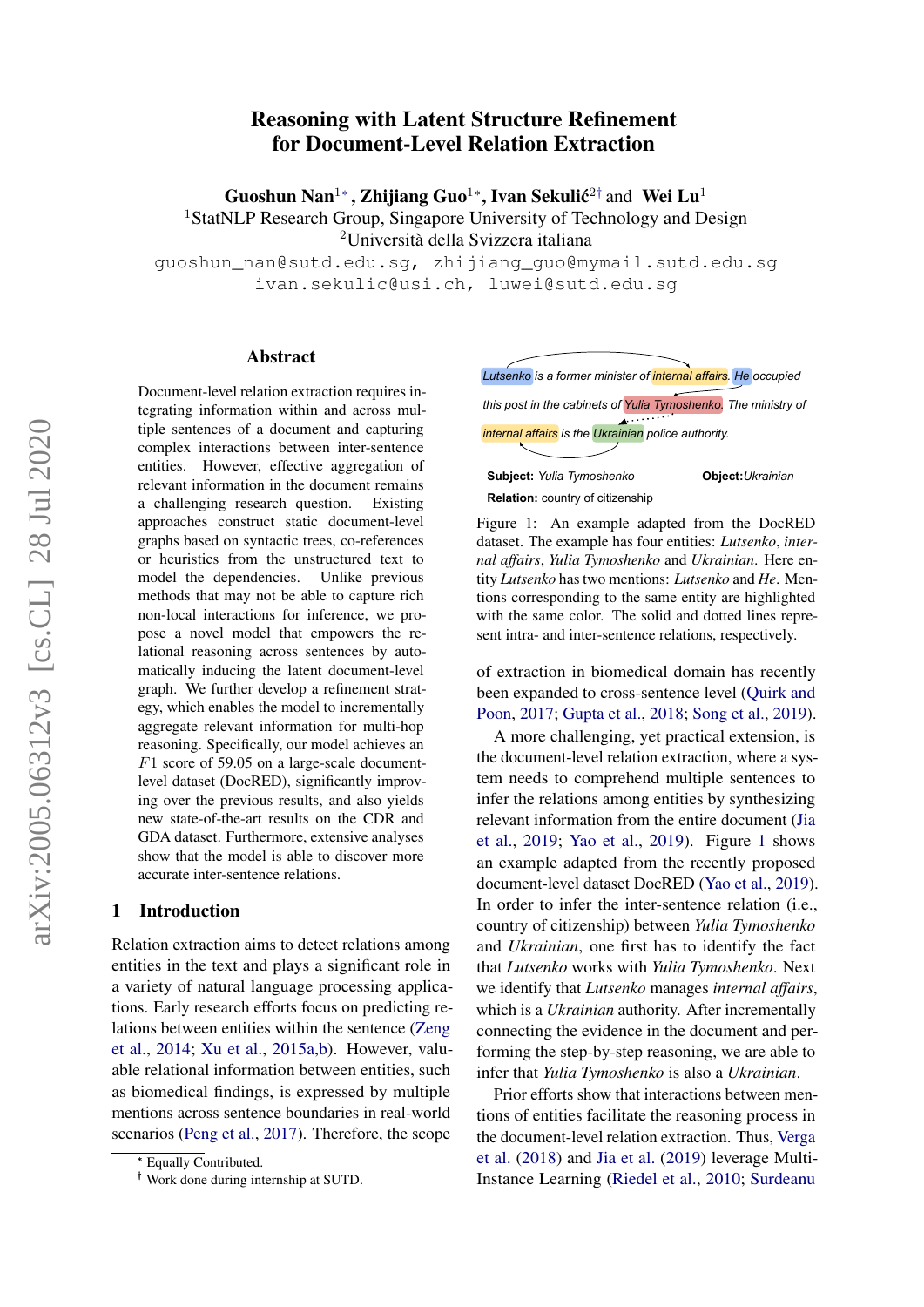[et al.,](#page-10-5) [2012\)](#page-10-5). On the other hand, structural information has been used to perform better reasoning since it models the non-local dependencies that are obscure from the surface form alone. [Peng et al.](#page-10-0) [\(2017\)](#page-10-0) construct dependency graph to capture interactions among  $n$ -ary entities for cross-sentence extraction. [Sahu et al.](#page-10-6) [\(2019\)](#page-10-6) extend this approach by using co-reference links to connect dependency trees of sentences to construct the document-level graph. Instead, [Christopoulou et al.](#page-9-2) [\(2019\)](#page-9-2) construct a heterogeneous graph based on a set of heuristics, and then apply an edge-oriented model [\(Christopoulou et al.,](#page-9-3) [2018\)](#page-9-3) to perform inference.

Unlike previous methods, where a documentlevel structure is constructed by co-references and rules, our proposed model treats the graph structure as a latent variable and induces it in an end-to-end fashion. Our model is built based on the structured attention [\(Kim et al.,](#page-9-4) [2017;](#page-9-4) [Liu and Lapata,](#page-9-5) [2018\)](#page-9-5). Using a variant of Matrix-Tree Theorem [\(Tutte,](#page-10-7) [1984;](#page-10-7) [Koo et al.,](#page-9-6) [2007\)](#page-9-6), our model is able to generate task-specific dependency structures for capturing non-local interactions between entities. We further develop an iterative refinement strategy, which enables our model to dynamically build the latent structure based on the last iteration, allowing the model to incrementally capture the complex interactions for better multi-hop reasoning [\(Welbl](#page-10-8) [et al.,](#page-10-8) [2018\)](#page-10-8).

Experiments show that our model significantly outperforms the existing approaches on DocRED, a large-scale document-level relation extraction dataset with a large number of entities and relations, and also yields new state-of-the-art results on two popular document-level relation extraction datasets in the biomedical domain. The code and pretrained model are available at [https:](https://github.com/nanguoshun/LSR)  $\frac{1}{\sqrt{2}}$  $\frac{1}{\sqrt{2}}$  $\frac{1}{\sqrt{2}}$  [//github.com/nanguoshun/LSR](https://github.com/nanguoshun/LSR)  $^1$ .

Our contributions are summarized as follows:

- We construct a document-level graph for inference in an end-to-end fashion without relying on co-references or rules, which may not always yield optimal structures. With the iterative refinement strategy, our model is able to dynamically construct a latent structure for improved information aggregation in the entire document.
- We perform quantitative and qualitative analyses to compare with the state-of-the-art mod-

els in various settings. We demonstrate that our model is capable of discovering more accurate inter-sentence relations by utilizing a multi-hop reasoning module.

# 2 Model

In this section, we present our proposed Latent Structure Refinement (LSR) model for the document-level relation extraction task. Our LSR model consists of three components: node constructor, dynamic reasoner, and classifier. The node constructor first encodes each sentence of an input document and outputs contextual representations. Representations that correspond to mentions and tokens on the shortest dependency path in a sentence are extracted as nodes. The dynamic reasoner is then applied to induce a document-level structure based on the extracted nodes. Representations of nodes are updated based on information propagation on the latent structure, which is iteratively refined. Final representations of nodes are used to calculate classification scores by the classifier.

# 2.1 Node Constructor

Node constructor encodes sentences in a document into contextual representations and constructs representations of mention nodes, entity nodes and meta dependency paths (MDP) nodes, as shown in Figure [2.](#page-2-0) Here MDP indicates a set of shortest dependency paths for all mentions in a sentence, and tokens in the MDP are extracted as MDP nodes.

# 2.1.1 Context Encoding

Given a document  $d$ , each sentence  $d_i$  in it is fed to the context encoder, which outputs the contextualized representations of each word in  $d_i$ . The context encoder can be a bidirectional LSTM (BiL-STM) [\(Schuster and Paliwal,](#page-10-10) [1997\)](#page-10-10) or BERT [\(De](#page-9-7)[vlin et al.,](#page-9-7) [2019\)](#page-9-7). Here we use the BiLSTM as an example:

$$
\overleftarrow{\mathbf{h}_{j}^{i}} = \mathbf{LSTM}_{l}(\overleftarrow{\mathbf{h}_{j+1}}^{i}, \gamma_{j}^{i})
$$
(1)

$$
\overrightarrow{\mathbf{h}_{j}^{i}} = \mathbf{LSTM}_{r}(\overrightarrow{\mathbf{h}}_{j-1}^{i}, \gamma_{j}^{i})
$$
 (2)

where ←−  $\dot{\mathbf{h}}^i_j,$ ←−  $\dot{\mathbf{h}}^{i}{}_{j+1},$ −→  $\mathbf{h}_j^i$  and −→  $h^{i}_{j-1}$  represent the hidden representations of the j-th,  $(j+1)$ -th and  $(j-1)$ th token in the sentence  $d_i$  of two directions, and  $\gamma_j^i$ denotes the word embedding of the  $i$ -th token. Contextual representation of each token in the sentence is represented as  $h_j^i = [$ ←−  $\mathbf{h}^i_j;$ −→  $\mathbf{h}_j^i$  by concatenating hidden states of two directions, where  $\mathbf{h}^i_j \in \mathbb{R}^d$  and d is the dimension.

<span id="page-1-0"></span> $1$ Our model is implemented in PyTorch [\(Paszke et al.,](#page-10-9) [2017\)](#page-10-9)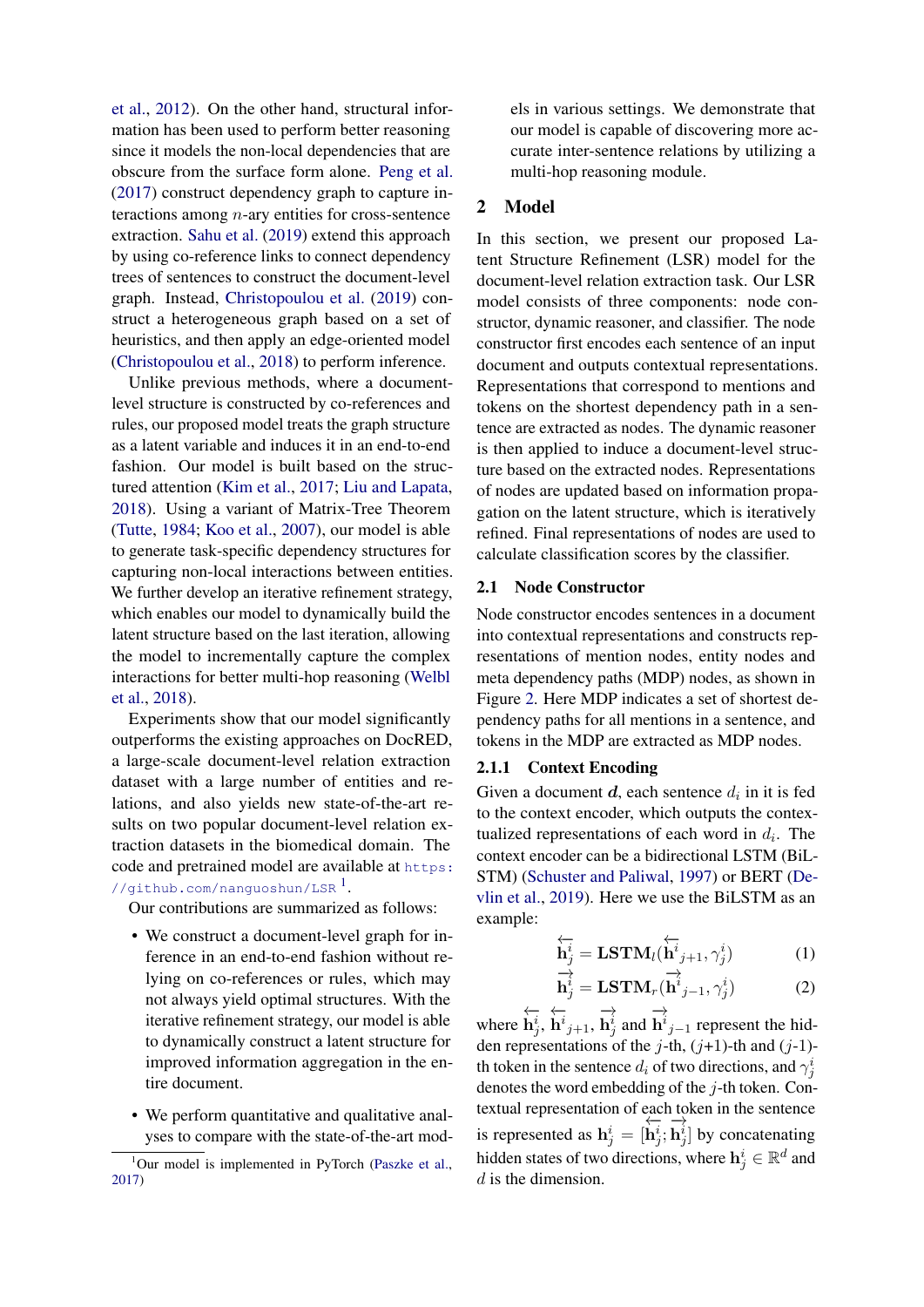<span id="page-2-0"></span>

Figure 2: Overview of the Node Constructor: A context encoder is applied to get the contextualized representations of sentences. The representations of mentions and words in the meta dependency paths are extracted as mention nodes and MDP nodes. An average pooling is used to construct the entity node from the mention nodes. For example, the entity node *Lutsenko* is constructed by averaging representations of its mentions *Lutsenko* and *He*. All figures best viewed in color.

## 2.1.2 Node Extraction

We construct three types of nodes for a documentlevel graph: mention nodes, entity nodes and meta dependency paths (MDP) nodes as shown in Figure [2.](#page-2-0) Mention nodes correspond to different mentions of entities in each sentence. The representation of an entity node is computed as the average of its mentions. To build a document-level graph, existing approaches use all nodes in the dependency tree of a sentence [\(Sahu et al.,](#page-10-6) [2019\)](#page-10-6) or one sentence-level node by averaging all token representations of the sentence [\(Christopoulou](#page-9-2) [et al.,](#page-9-2) [2019\)](#page-9-2). Alternatively, we use tokens on the shortest dependency path between mentions in the sentence. The shortest dependency path has been widely used in the sentence-level relation extraction as it is able to effectively make use of relevant information while ignoring irrelevant information [\(Bunescu and Mooney,](#page-9-8) [2005;](#page-9-8) [Xu et al.,](#page-11-1) [2015a](#page-11-1)[,b\)](#page-11-2). Unlike sentence-level extraction, where each sentence only has two entities, each sentence here may involve multiple mentions.

#### 2.2 Dynamic Reasoner

The dynamic reasoner has two modules, structure induction and multi-hop reasoning as shown in Figure [3.](#page-2-1) The structure induction module is used to learn a latent structure of a document-level graph. The multi-hop reasoning module is used to perform inference on the induced latent structure, where representations of each node will be updated based on the information aggregation scheme. We stack N blocks in order to iteratively refine the latent document-level graph for better reasoning.

## 2.2.1 Structure Induction

Unlike existing models that use co-reference links [\(Sahu et al.,](#page-10-6) [2019\)](#page-10-6) or heuristics [\(Christopoulou](#page-9-2) [et al.,](#page-9-2) [2019\)](#page-9-2) to construct a document-level graph

<span id="page-2-1"></span>

Figure 3: Overview of the Dynamic Reasoner. Each block consists of two sub-modules: structure induction and multi-hop reasoning. The first module takes the nodes constructed by the Node Constructor as inputs. Representations of nodes are fed into two feed-forward networks before the bilinear transformation. The latent document-level structure is computed by the Matrix-Tree Theorem. The second module takes the structure as input and updates representations of nodes by using the densely connected graph convolutional networks. We stack  $N$  blocks which correspond to  $N$  times of refinement. Each iteration outputs the latent structure for inference.

for reasoning, our model treats the graph as a latent variable and induces it in an end-to-end fashion. The structure induction module is built based on the structured attention [\(Kim et al.,](#page-9-4) [2017;](#page-9-4) [Liu and](#page-9-5) [Lapata,](#page-9-5) [2018\)](#page-9-5). Inspired by [Liu and Lapata](#page-9-5) [\(2018\)](#page-9-5), we use a variant of Kirchhoff's Matrix-Tree Theorem [\(Tutte,](#page-10-7) [1984;](#page-10-7) [Koo et al.,](#page-9-6) [2007\)](#page-9-6) to induce the latent dependency structure.

Let  $\mathbf{u}_i$  denote the contextual representation of the *i*-th node, where  $\mathbf{u}_i \in \mathbb{R}^d$ , we first calculate the pair-wise unnormalized attention score  $s_{ij}$  between the  $i$ -th and the  $j$ -th node with the node represen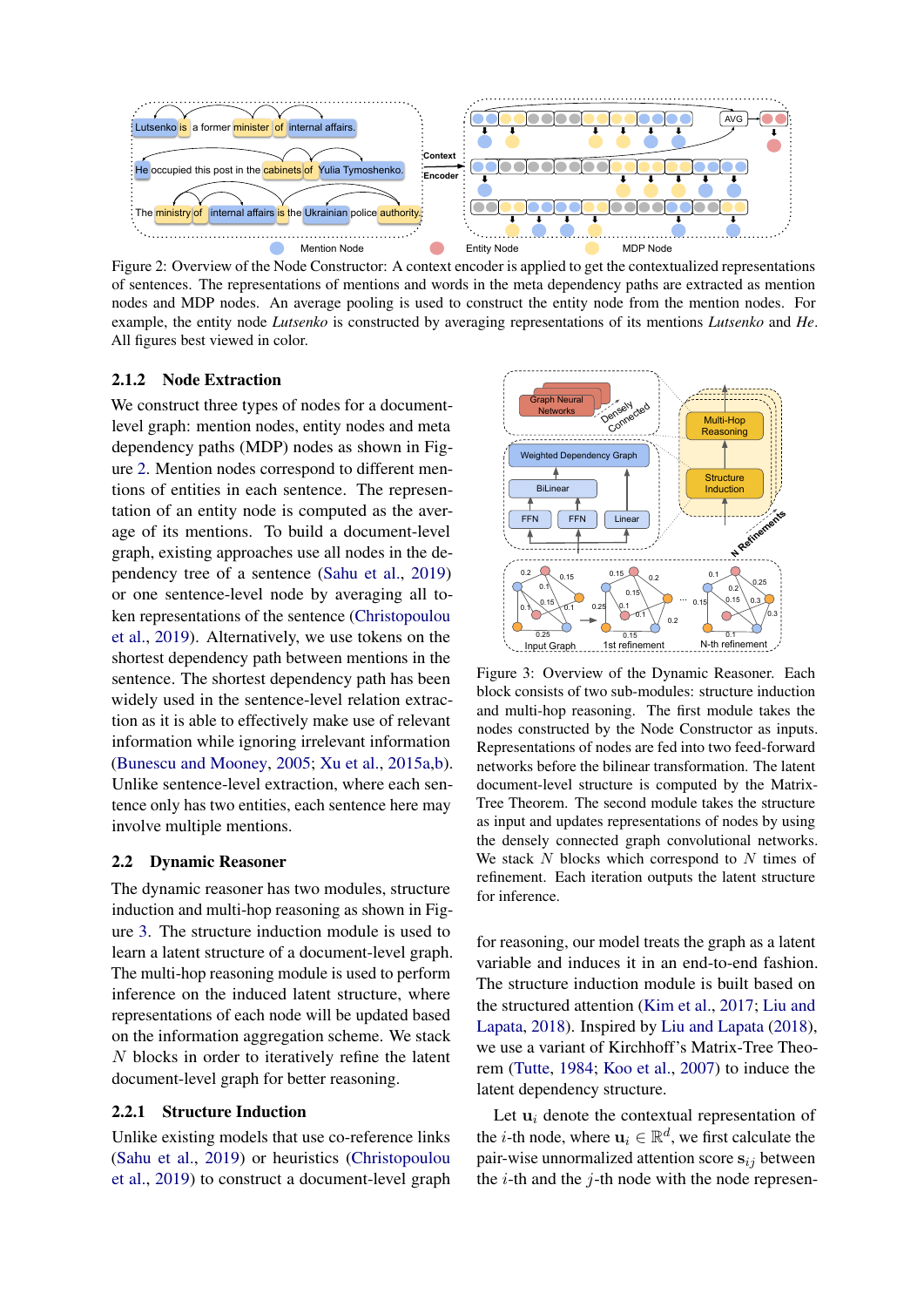tations  $\mathbf{u}_i$  and  $\mathbf{u}_j$ . The score  $\mathbf{s}_{ij}$  is calculated by two feed-forward neural networks and a bilinear transformation:

$$
\mathbf{s}_{ij} = (\tanh(\mathbf{W}_p \mathbf{u}_i))^T \mathbf{W}_b(\tanh(\mathbf{W}_c \mathbf{u}_j))
$$
 (3)

where  $\mathbf{W}_p \in \mathbb{R}^{d \times d}$  and  $\mathbf{W}_c \in \mathbb{R}^{d \times d}$  are weights for two feed-forward neural networks, d is the dimension of the node representations, and tanh is applied as the activation function.  $\mathbf{W}_b \in \mathbb{R}^{d \times d}$  are the weights for the bilinear transformation. Next we compute the root score  $\mathbf{s}_i^r$  which represents the unnormalized probability of the  $i$ -th node to be selected as the root node of the structure:

$$
\mathbf{s}_i^r = \mathbf{W}_r \mathbf{u}_i \tag{4}
$$

where  $\mathbf{W}_r \in \mathbb{R}^{1 \times d}$  is the weight for the linear transformation. Following [Koo et al.](#page-9-6) [\(2007\)](#page-9-6), we calculate the marginal probability of each dependency edge of the document-level graph. For a graph G with  $n$  nodes, we first assign non-negative weights  $\mathbf{P} \in \mathbb{R}^{n \times n}$  to the edges of the graph:

$$
\mathbf{P}_{ij} = \begin{cases} 0 & \text{if } i = j \\ \exp(\mathbf{s}_{ij}) & \text{otherwise} \end{cases}
$$
 (5)

where  $P_{ij}$  is the weight of the edge between the  $i$ -th and the  $j$ -th node. We then define the Laplacian matrix  $L \in \mathbb{R}^{n \times n}$  of G in Equation [\(6\)](#page-3-0), and its variant  $\hat{\mathbf{L}} \in \mathbb{R}^{n \times n}$  in Equation [\(7\)](#page-3-1) for further computations [\(Koo et al.,](#page-9-6) [2007\)](#page-9-6).

$$
\mathbf{L}_{ij} = \begin{cases} \sum_{i'=1}^{n} \mathbf{P}_{i'j} & \text{if } i = j \\ -\mathbf{P}_{ij} & \text{otherwise} \end{cases}
$$
 (6)

$$
\hat{\mathbf{L}}_{ij} = \begin{cases}\n\exp(\mathbf{s}_i^r) & \text{if } i = 1 \\
\mathbf{L}_{ij} & \text{if } i > 1\n\end{cases} (7)
$$

We use  $A_{ij}$  to denote the marginal probability of the dependency edge between the  $i$ -th and the  $j$ -th node. Then,  $A_{ij}$  can be derived based on Equation [\(8\)](#page-3-2), where  $\delta$  is the Kronecker delta [\(Koo et al.,](#page-9-6) [2007\)](#page-9-6).

$$
\mathbf{A}_{ij} = (1 - \delta_{1,j}) \mathbf{P}_{ij} [\mathbf{\hat{L}}^{-1}]_{ij}
$$
  
 
$$
- (1 - \delta_{i,1}) \mathbf{P}_{ij} [\mathbf{\hat{L}}^{-1}]_{ji}
$$
 (8)

Here,  $A \in \mathbb{R}^{n \times n}$  can be interpreted as a weighted adjacency matrix of the document-level entity graph. Finally, we can feed  $A \in \mathbb{R}^{n \times n}$  into the multi-hop reasoning module to update the representations of nodes in the latent structure.

# 2.2.2 Multi-hop Reasoning

Graph neural networks have been widely used in different tasks to perform multi-hop reasoning [\(Song et al.,](#page-10-11) [2018a;](#page-10-11) [Yang et al.,](#page-11-4) [2019;](#page-11-4) [Tu et al.,](#page-10-12) [2019;](#page-10-12) [Lin et al.,](#page-9-9) [2019\)](#page-9-9), as they are able to effectively collect relevant evidence based on an information aggregation scheme. Specifically, our model is based on graph convolutional networks (GCNs) [\(Kipf and Welling,](#page-9-10) [2017\)](#page-9-10) to perform reasoning.

Formally, given a graph  $G$  with n nodes, which can be represented with an  $n \times n$  adjacency matrix A induced by the previous structure induction module, the convolution computation for the node  $i$  at the  $l$ -th layer, which takes the representation  $\mathbf{u}_i^{l-1}$  from previous layer as input and outputs the updated representations  $\mathbf{u}_i^l$ , can be defined as:

<span id="page-3-3"></span>
$$
\mathbf{u}_i^l = \sigma \left( \sum_{j=1}^n \mathbf{A}_{ij} \mathbf{W}^l \mathbf{u}_j^{l-1} + \mathbf{b}^l \right) \tag{9}
$$

where  $\mathbf{W}^l$  and  $\mathbf{b}^l$  are the weight matrix and bias vector for the *l*-th layer, respectively.  $\sigma$  is the ReLU [\(Nair and Hinton,](#page-10-13) [2010\)](#page-10-13) activation function.  $\mathbf{u}_i^0 \in$  $\mathbb{R}^d$  is the initial contextual representation of the i-th node constructed by the node constructor.

Following [Guo et al.](#page-9-11) [\(2019b\)](#page-9-11), we use dense connections to the GCNs in order to capture more structural information on a large document-level graph. With the help of dense connections, we are able to train a deeper model, allowing richer local and non-local information to be captured for learning a better graph representation. The computations on each graph convolution layer is similar to Equation [\(9\)](#page-3-3).

# <span id="page-3-1"></span><span id="page-3-0"></span>2.2.3 Iterative Refinement

Though structured attention [\(Kim et al.,](#page-9-4) [2017;](#page-9-4) [Liu](#page-9-5) [and Lapata,](#page-9-5) [2018\)](#page-9-5) is able to automatically induce a latent structure, recent research efforts show that the induced structure is relatively shallow and may not be able to model the complex dependencies for document-level input [\(Liu et al.,](#page-9-12) [2019b;](#page-9-12) [Ferra](#page-9-13)[cane et al.,](#page-9-13) [2019\)](#page-9-13). Unlike previous work [\(Liu and](#page-9-5) [Lapata,](#page-9-5) [2018\)](#page-9-5) that only induces the latent structure once, we repeatedly refine the document-level graph based on the updated representations, allowing the model to infer a more informative structure that goes beyond simple parent-child relations.

<span id="page-3-2"></span>As shown in Figure [3,](#page-2-1) we stack  $N$  blocks of the dynamic reasoner in order to induce the documentlevel structure  $N$  times. Intuitively, the reasoner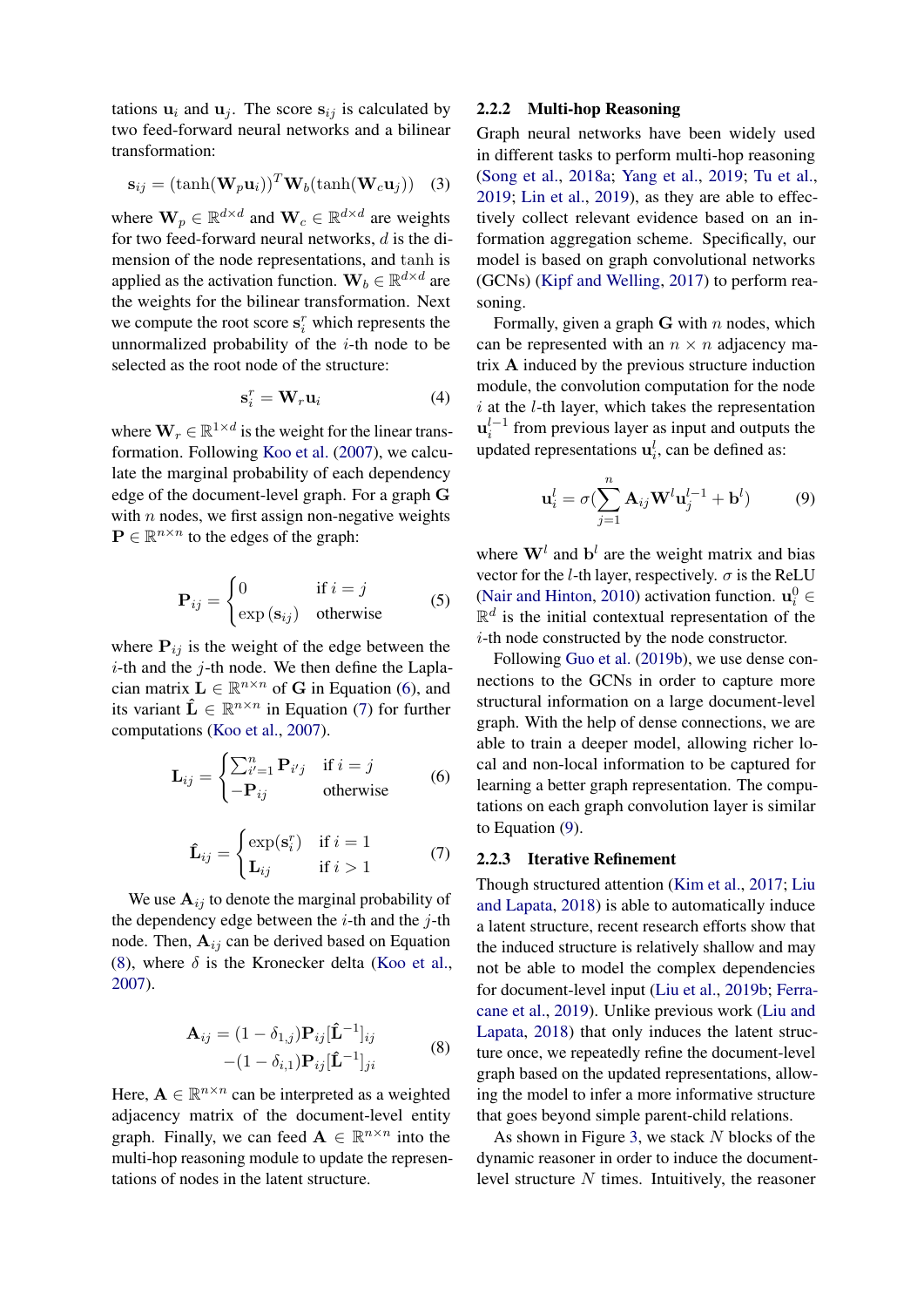induces a shallow structure at early iterations since the information propagates mostly between neighboring nodes. As the structure gets more refined by interactions with richer non-local information, the induction module is able to generate a more informative structure.

# 2.3 Classifier

After N times of refinement, we obtain representations of all the nodes. Following [Yao et al.](#page-11-3) [\(2019\)](#page-11-3), for each entity pair  $(e_i, e_j)$ , we use a bilinear function to compute the probability for each relation type r as:

$$
P(r|\mathbf{e}_i, \mathbf{e}_j) = \sigma(\mathbf{e}_i^T \mathbf{W}_e \mathbf{e}_j + \mathbf{b}_e)_r \tag{10}
$$

where  $\mathbf{W}_e \in \mathbb{R}^{d \times k \times d}$  and  $\mathbf{b}_e \in \mathbb{R}^k$  are trainable weights and bias, with  $k$  being the number of relation categories,  $\sigma$  is the *sigmoid* function, and the subscript  $r$  in the right side of the equation refers to the relation type.

# 3 Experiments

## 3.1 Data

We evaluate our model on DocRED [\(Yao et al.,](#page-11-3) [2019\)](#page-11-3), the largest human-annotated dataset for document-level relation extraction, and another two popular document-level relation extraction datasets in the biomedical domain, including Chemical-Disease Reactions (CDR) [\(Li et al.,](#page-9-14) [2016a\)](#page-9-14) and Gene-Disease Associations (GDA) [\(Wu et al.,](#page-11-5) [2019\)](#page-11-5). DocRED contains 3, 053 documents for training, 1, 000 for development and 1, 000 for test, totally with 132, 375 entities and 56, 354 relational facts. CDR consists of 500 training instances, 500 development instances, and 500 testing instances. GDA contains 29, 192 documents for training and 1, 000 for test. We follow [\(Christopoulou et al.,](#page-9-2) [2019\)](#page-9-2) to split training set of GDA into an 80/20 split for training and development.

With more than 40% of the relational facts requiring reading and reasoning over multiple sentences, DocRED significantly differs from previous sentence-level datasets [\(Doddington et al.,](#page-9-15) [2004;](#page-9-15) [Hendrickx et al.,](#page-9-16) [2009;](#page-9-16) [Zhang et al.,](#page-11-6) [2018\)](#page-11-6). Unlike existing document-level datasets [\(Li et al.,](#page-9-14) [2016a;](#page-9-14) [Quirk and Poon,](#page-10-1) [2017;](#page-10-1) [Peng et al.,](#page-10-0) [2017;](#page-10-0) [Verga](#page-10-3) [et al.,](#page-10-3) [2018;](#page-10-3) [Jia et al.,](#page-9-1) [2019\)](#page-9-1) that are in the specific biomedical domain considering only the drug-genedisease relation, DocRED covers a broad range of categories with 96 relation types.

<span id="page-4-1"></span>

| Batch size             | 20                    |
|------------------------|-----------------------|
| Learning rate          | 0.001                 |
| Optimizer              | Adam                  |
| Hidden size            | 120                   |
| Induction block number | $\mathcal{D}_{\cdot}$ |
| <b>GCN</b> dropout     | 03                    |

Table 1: Hyper-parameters of LSR.

#### 3.2 Setup

We use spa $Cy^2$  $Cy^2$  to get the meta dependency paths of sentences in a document. Following [Yao et al.](#page-11-3) [\(2019\)](#page-11-3) and [Wang et al.](#page-10-14) [\(2019\)](#page-10-14), we use the GloVe [\(Pennington et al.,](#page-10-15) [2014\)](#page-10-15) embedding with BiLSTM, and Uncased BERT-Base [\(Devlin et al.,](#page-9-7) [2019\)](#page-9-7) as the context encoder. All hyper-parameters are tuned based on the development set. We list some of the important hyper-parameters in Table [1.](#page-4-1)

Following [Yao et al.](#page-11-3) [\(2019\)](#page-11-3), we use  $F_1$  and Ign  $F_1$  as the evaluation metrics. Ign  $F_1$  denotes  $F_1$ scores excluding relational facts shared by the training and dev/test sets.  $F_1$  scores for intra- and intersentence entity pairs are also reported. Evaluation on the test set is done through CodaLab<sup>[3](#page-4-2)</sup>.

#### 3.3 Main Results

We compare our proposed LSR with the following three types of competitive models on the DocRED dataset, and show the main results in Table [2.](#page-5-0)

- Sequence-based Models. These models leverage different neural architectures to encode sentences in the document, including convolutional neural networks (CNN) [\(Zeng et al.,](#page-11-0) [2014\)](#page-11-0), LSTM, bidirectional LSTM (BiLSTM) [\(Cai](#page-9-17) [et al.,](#page-9-17) [2016\)](#page-9-17) and attention-based LSTM (ContextAware) [\(Sorokin and Gurevych,](#page-10-16) [2017\)](#page-10-16).
- Graph-based Models. These models construct task-specific graphs for inference. GCNN [\(Sahu](#page-10-6) [et al.,](#page-10-6) [2019\)](#page-10-6) constructs a document-level graph by co-reference links, and then applies relational GCNs for reasoning. EoG [\(Christopoulou et al.,](#page-9-2) [2019\)](#page-9-2) is the state-of-the-art document-level relation extraction model in biomedical domain. EoG first uses heuristics to construct the graph, then leverages an edge-oriented model to perform inference. GCNN and EoG are based on static structures. GAT (Veličković et al., [2018\)](#page-10-17) is able to learn the weighted graph structure based on a local attention mechanism. AGGCN [\(Guo](#page-9-18)

<span id="page-4-2"></span><span id="page-4-0"></span><sup>2</sup>[https://spacy.io/](#page-9-18)

<sup>3</sup>[https://competitions.codalab.org/](#page-9-18) [competitions/20717](#page-9-18)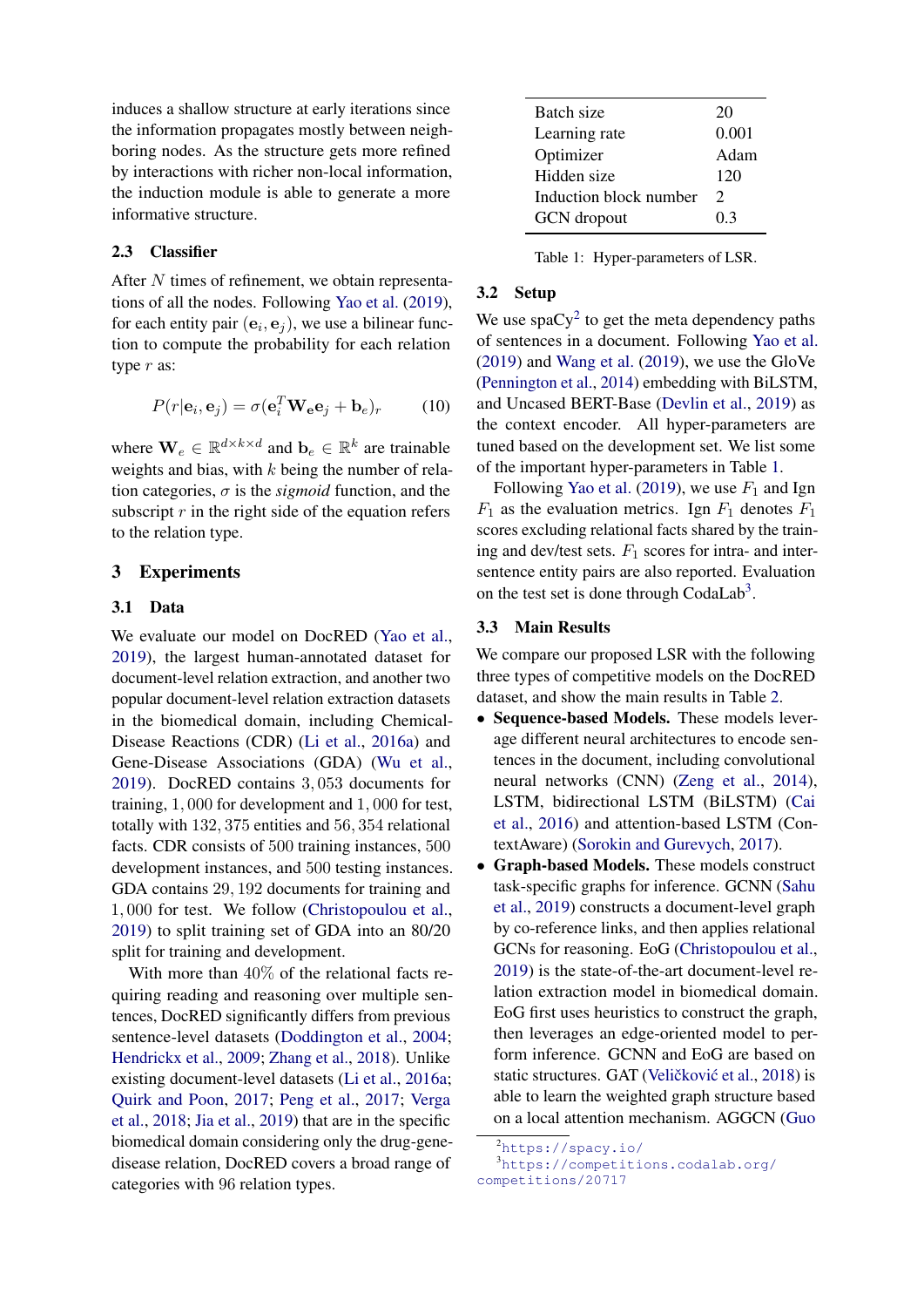<span id="page-5-0"></span>

|                                              | Dev              |       |             | Test        |                  |       |
|----------------------------------------------|------------------|-------|-------------|-------------|------------------|-------|
| Model                                        | $\text{Ign } F1$ | F1    | Intra- $F1$ | Inter- $F1$ | $\text{Ign } F1$ | F1    |
| CNN (Yao et al., 2019)                       | 41.58            | 43.45 | 51.87*      | $37.58*$    | 40.33            | 42.26 |
| LSTM (Yao et al., $2019$ )                   | 48.44            | 50.68 | $56.57*$    | $41.47*$    | 47.71            | 50.07 |
| BiLSTM (Yao et al., 2019)                    | 48.87            | 50.94 | 57.05*      | $43.49*$    | 48.78            | 51.06 |
| Contex Aware (Yao et al., 2019)              | 48.94            | 51.09 | 56.74*      | $42.26*$    | 48.40            | 50.70 |
| GCNN $\triangle$ (Sahu et al., 2019)         | 46.22            | 51.52 | 57.78       | 44.11       | 49.59            | 51.62 |
| EoG $\triangle$ (Christopoulou et al., 2019) | 45.94            | 52.15 | 58.90       | 44.60       | 49.48            | 51.82 |
| GAT ♦ (Veličković et al., 2018)              | 45.17            | 51.44 | 58.14       | 43.94       | 47.36            | 49.51 |
| AGGCN $\triangle$ (Guo et al., 2019a)        | 46.29            | 52.47 | 58.76       | 45.45       | 48.89            | 51.45 |
| GloVe+LSR                                    | 48.82            | 55.17 | 60.83       | 48.35       | 52.15            | 54.18 |
| BERT (Wang et al., 2019)                     |                  | 54.16 | $61.61*$    | $47.15*$    |                  | 53.20 |
| Two-Phase BERT (Wang et al., 2019)           |                  | 54.42 | $61.80*$    | $47.28*$    |                  | 53.92 |
| BERT+LSR                                     | 52.43            | 59.00 | 65.26       | 52.05       | 56.97            | 59.05 |

Table 2: Main results on the development and the test set of DocRED: Models with ♣ are adapted to DocRED based on their open implementations. Results with ∗ are computed based on re-trained models as we need to evaluate  $F_1$  for both intra- and inter-sentence setting, which are not given in original papers.

[et al.,](#page-9-18) [2019a\)](#page-9-18) is the state-of-the-art sentencelevel relation extraction model, which constructs the latent structure by self-attention. These two models are able to dynamically construct taskspecific structures.

• BERT-based Models. These models fine-tune BERT [\(Devlin et al.,](#page-9-7) [2019\)](#page-9-7) for DocRED. Specifically, Two-Phase BERT [\(Wang et al.,](#page-10-14) [2019\)](#page-10-14) is the best reported model. It is a pipeline model, which predicts if the relation exists between entity pairs in the first phase and predicts the type of the relation in the second phase.

As shown in Table [2,](#page-5-0) LSR with GloVe achieves 54.18  $F_1$  on the test set, which is the new state-ofthe-art result for models with GloVe. In particular, our model consistently outperforms sequencebased models by a significant margin. For example, LSR improves upon the best sequence-based model BiLSTM by 3.1 points in terms of  $F_1$ . This suggests that models which directly encode the entire document are unable to capture the inter-sentence relations present in documents.

Under the same setting, our model consistently outperforms graph-based models based on static graphs or attention mechanisms. Compared with EoG, our LSR model achieves 3.0 and 2.4 higher  $F_1$  on development and test set, respectively. We also have similar observations for the GCNN model, which shows that a static document-level graph may not be able to capture the complex interactions in a document. The dynamic latent structure induced by LSR captures richer non-local dependencies. Moreover, LSR also outperforms GAT and AGGCN. This empirically shows that compared to the models that use local attention and self-attention (Veličković et al., [2018;](#page-10-17) [Guo](#page-9-18) [et al.,](#page-9-18) [2019a\)](#page-9-18), LSR can induce more informative document-level structures for better reasoning. Our LSR model also shows its superiority under the setting of Ign  $F_1$ .

In addition, LSR with GloVe obtains better results than two BERT-based models. This empirically shows that our model is able to capture longrange dependencies even without using powerful context encoders. Following [Wang et al.](#page-10-14) [\(2019\)](#page-10-14), we leverage BERT as the context encoder. As shown in Table [2,](#page-5-0) our LSR model with BERT achieves a 59.05  $F_1$  score on DocRED, which is a new stateof-the-art result. As of the ACL deadline on the 9th of December 2019, we held the first position on the CodaLab scoreboard under the alias *diskorak*.

#### 3.4 Intra- and inter-sentence performance

In this subsection, we analyze intra- and intersentence performance on the development set. An entity pair requires inter-sentence reasoning if the two entities from the same document have no mentions in the same sentence. In DocRED's development set, about 45% of entity pairs require information aggregation over multiple sentences.

Under the same setting, our LSR model outperforms all other models in both intra- and intersentence setting. The differences in  $F_1$  scores between LSR and other models in the inter-sentence setting tend to be larger than the differences in the intra-sentence setting. These results demonstrate that the majority of LSR's superiority comes from the inter-sentence relational facts, suggesting that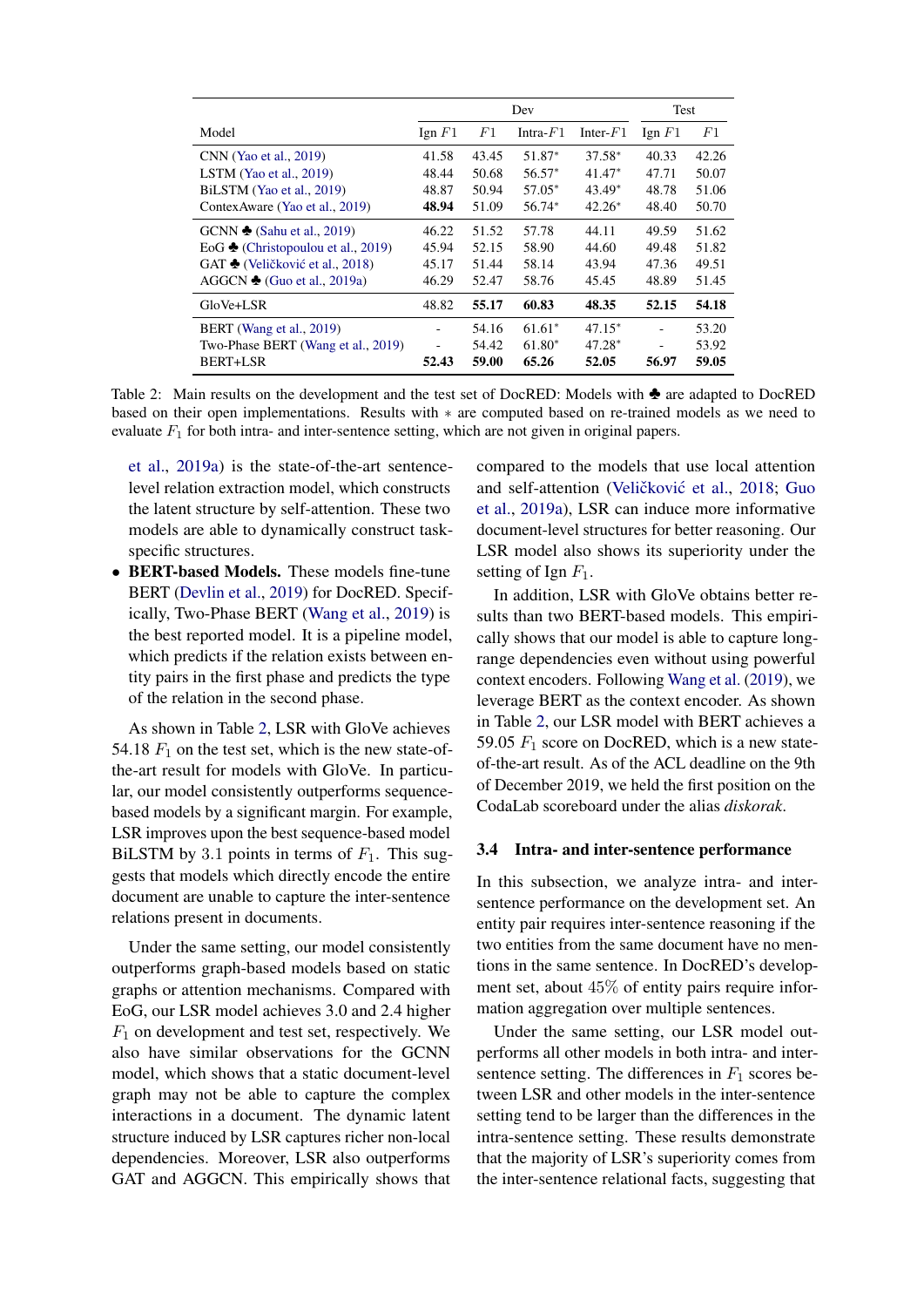<span id="page-6-0"></span>

| Model                       | F <sub>1</sub> | Intra- $F1$ | Inter- $F1$ |
|-----------------------------|----------------|-------------|-------------|
| Gu et al. (2017)            | 61.3           | 57.2        | 11.7        |
| Nguyen and Verspoor (2018)  | 62.3           |             |             |
| Verga et al. $(2018)$       | 62.1           |             |             |
| Sahu et al. (2019)          | 58.6           |             |             |
| Christopoulou et al. (2019) | 63.6           | 68.2        | 50.9        |
| LSR.                        | 61.2           | 66.2        | 50.3        |
| LSR w/o MDP Nodes           | 64.8           | 68.9        | 53.1        |
| Peng et al. $(2016)$        | 63.1           |             |             |
| Li et al. $(2016b)$         | 67.3           | 58.9        |             |
| Panyam et al. (2018)        | 60.3           | 65.1        | 45.7        |
| Zheng et al. $(2018)$       | 61.5           |             |             |

Table 3: Results on the test set of the CDR dataset. The methods below the double line take advantage of additional training data and/or incorporate external tools.

the latent structure induced by our model is indeed capable of synthesizing the information across multiple sentences of a document.

Furthermore, LSR with GloVe also proves better in the inter-sentence setting compared with two BERT-based [\(Wang et al.,](#page-10-14) [2019\)](#page-10-14) models, indicating latent structure's superiority in resolving longrange dependencies across the whole document compared with the BERT encoder.

#### 3.5 Results on the Biomedical Datasets

Table [3](#page-6-0) depicts the comparisons with state-ofthe-art models on the CDR dataset. [Gu et al.](#page-9-19) [\(2017\)](#page-9-19); [Nguyen and Verspoor](#page-10-18) [\(2018\)](#page-10-18); [Verga et al.](#page-10-3) [\(2018\)](#page-10-3) leverage sequence-based models. Convolutional neural networks and self-attention networks are used as the encoders. [Sahu et al.](#page-10-6) [\(2019\)](#page-10-6); [Christopoulou et al.](#page-9-2) [\(2019\)](#page-9-2) use graph-based models. As shown in Table [3,](#page-6-0) our LSR performs worse than the state-of-the-art models. It is challenging for an off-the-shelf parser to get high quality dependency trees in the biomedical domain, as we observe that the MDP nodes extracted by the spaCy parser from the CDR dataset contains much less informative context compared with the nodes from DocRED. Here we introduce a simplified LSR model indicated as "LSR w/o MDP Nodes" , which removes the MDP nodes and builds a fullyconnected graph using all tokens of a document. It shows that "LSR w/o MDP Nodes" consistently outperforms sequence-based and graph-based models, indicating the effectiveness of the latent structure. Moreover, the simplified LSR outperforms most of the models with external resources, except for [Li et al.](#page-9-20) [\(2016b\)](#page-9-20), which leverages co-training with additional unlabeled training data. We believe such a setting also benefits our LSR model.

<span id="page-6-1"></span>

| Model                              | F1   | Intra- $F1$ | Inter- $F1$ |
|------------------------------------|------|-------------|-------------|
| NoInf (Christopoulou et al., 2019) | 74.6 | 79.1        | 49.3        |
| Full (Christopoulou et al., 2019)  | 80.8 | 84 1        | 54.7        |
| EoG (Christopoulou et al., 2019)   | 81.5 | 85.2        | 50.0        |
| LSR                                | 79.6 | 831         | 49 6        |
| LSR w/o MDP Nodes                  | 82.2 | 85.4        | 51 1        |

Table 4: Results on the test set of the GDA dataset.

<span id="page-6-2"></span>

Figure 4: Intra- and inter-sentence F1 for different graph structures in QAGCN, EoG, AGGCN and LSR. The number of refinements is ranging from 1 to 4.

Table [4](#page-6-1) shows the results on the distantly supervised GDA dataset. Here "Full" indicates EoG model with a fully connected graph as the inputs, while "NoInf" is a variant of EoG model without inference component [\(Christopoulou et al.,](#page-9-3) [2018\)](#page-9-3). The simplified LSR model achieves the new state-of-the-art result on GDA. The "Full" model [\(Christopoulou et al.,](#page-9-2) [2019\)](#page-9-2) yields a higher F1 score on the inter-sentence setting while having a relatively low score on the intra-sentence. It is likely because that this model neglects the differences between relations expressed within the sentence and across sentences.

#### 3.6 Model Analysis

In this subsection, we use the development set of DocRED to demonstrate the effectiveness of the latent structure and refinements.

#### 3.6.1 Does Latent Structure Matter?

We investigate the extent to which the latent structures, that are induced and iteratively refined by the proposed dynamic reasoner, help to improve the overall performance. We experiment with the three different structures defined below. For fair comparisons, we use the same GCN model to perform multi-hop reasoning for all these structures.

Rule-based Structure: We use the rule-based structure in EoG [\(Christopoulou et al.,](#page-9-2) [2019\)](#page-9-2). Also,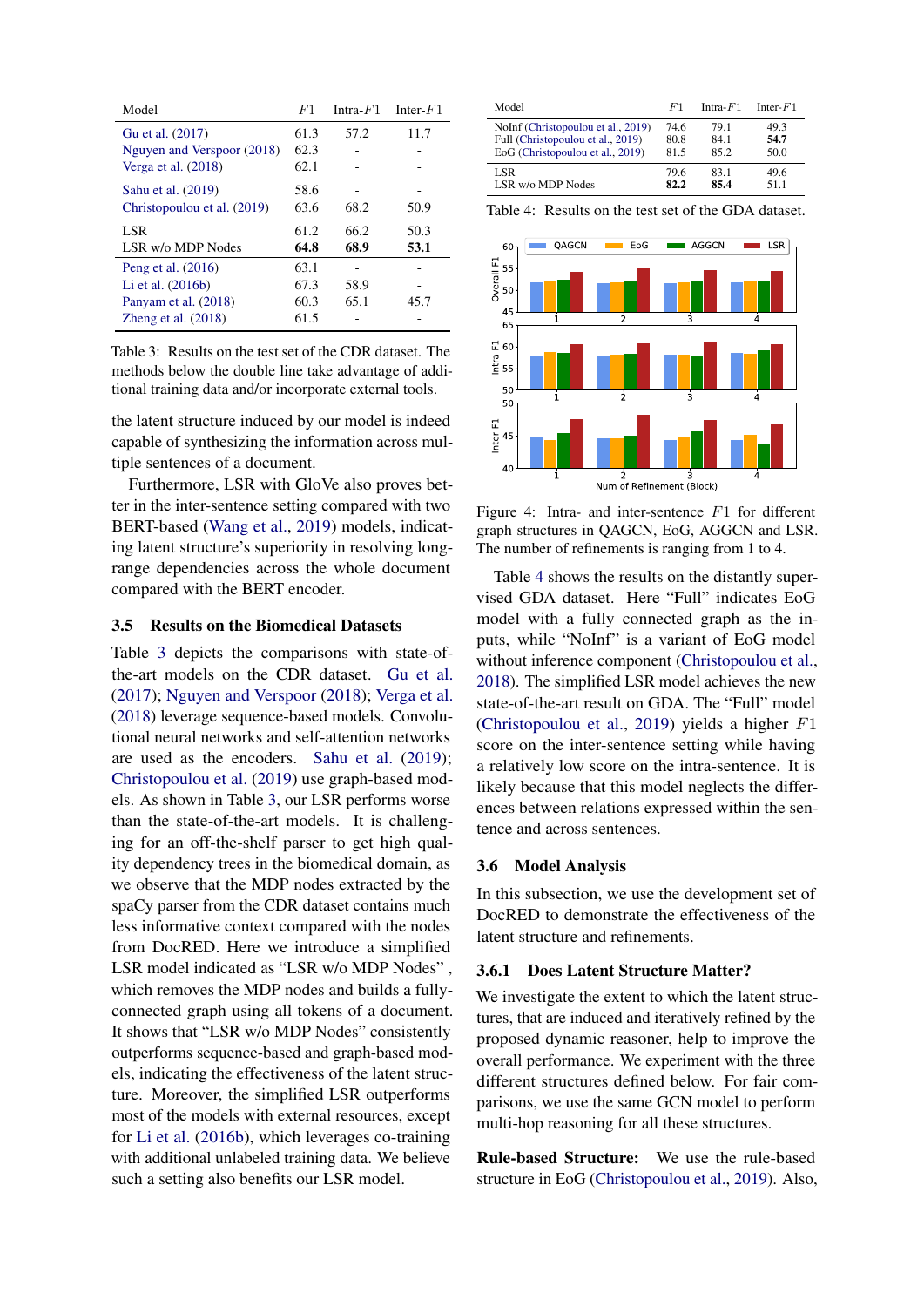<span id="page-7-1"></span>

Figure 5: Case study of an example from the development set of DocRED. We visualize the reasoning process for predicting the relation of an entity pair  $\langle Japan, World War II \rangle$  by LSR and AGGCN in two refinement steps, using the attention scores of the mention *World War II* in each step. We scale all attention scores by 1000 to illustrate them more clearly. Some sentences are omitted due to space limitation.

We adapt rules from [De Cao et al.](#page-9-21) [\(2019\)](#page-9-21) for multihop question answering, i.e., each mention node is connected to its entity node and to the same mention nodes across sentences, while mention nodes and MDP nodes which reside in the same sentence are fully connected. The model is termed QAGCN.

Attention-based Structure: This structure is induced by AGGCN [\(Guo et al.,](#page-9-18) [2019a\)](#page-9-18) with multihead attention [\(Vaswani et al.,](#page-10-21) [2017\)](#page-10-21). We extend the model from sentence-level to document-level.

We explore multiple settings of these models with different block numbers ranging from 1 to 4, where a block is composed of a graph construction component and a densely connected GCN component. As shown in Figure [4,](#page-6-2) LSR outperforms QAGCN, EoG and AGGCN in terms of overall  $F_1$ . This empirically confirms our hypothesis that the latent structure induced by LSR is able to capture a more informative context for the entire document.

### 3.6.2 Does Refinement Matter?

As shown in Figure [4,](#page-6-2) our LSR yields the best performance in the second refinement, outperforming the first induction by 0.72% in terms of overall  $F_1$ . This indicates that the proposed LSR is able to induce more accurate structures by iterative refinement. However, too many iterations may lead to an  $F_1$  drop due to over-fitting.

#### 3.7 Ablation Study

Table [5](#page-7-0) shows  $F_1$  scores of the full LSR model and with different components turned off one at

<span id="page-7-0"></span>

| Model                                                                              | F1                                        | Intra- $F1$                               | Inter- $F1$                               |
|------------------------------------------------------------------------------------|-------------------------------------------|-------------------------------------------|-------------------------------------------|
| Full model<br>- 1 Refinement<br>- 2 Structure Induction<br>- 1 Multi-hop Reasoning | 55.17<br>54.42<br>51.91<br>54.49<br>54.24 | 60.83<br>60.46<br>58.08<br>59.75<br>60.58 | 48.35<br>47.67<br>45.04<br>47.49<br>47.15 |
| - 2 Multi-hop Reasoning<br>- MDP nodes                                             | 54.20                                     | 60.54                                     | 47.12                                     |

Table 5: Ablation study of LSR on DocRED.

a time. We observe that most of the components contribute to the main model, as the performance deteriorates with any of the components missing. The most significant difference is visible in the structure induction module. Removal of structure induction part leads to a 3.26 drop in terms of  $F_1$ score. This result indicates that the latent structure plays a key role in the overall performance.

#### 3.8 Case Study

In Figure [5,](#page-7-1) we present a case study to analyze why the latent structure induced by our proposed LSR performs better than the structures learned by AG-GCN. We use the entity *World War II* to illustrate the reasoning process and our goal here is to predict the relation of the entity pair h*Japan*, *World War*  $I/I$ ). As shown in Figure [5,](#page-7-1) in the first refinement of LSR, *Word War II* interacts with several local mentions with higher attention scores, e.g., *0.30* for the mention *Lake Force*, which will be used as a bridge between the mention *Japan* and *World War II*. In the second refinement, the attention scores of several non-local mentions, such as *Japan* and *Imperial Japanese Army*, significantly increase from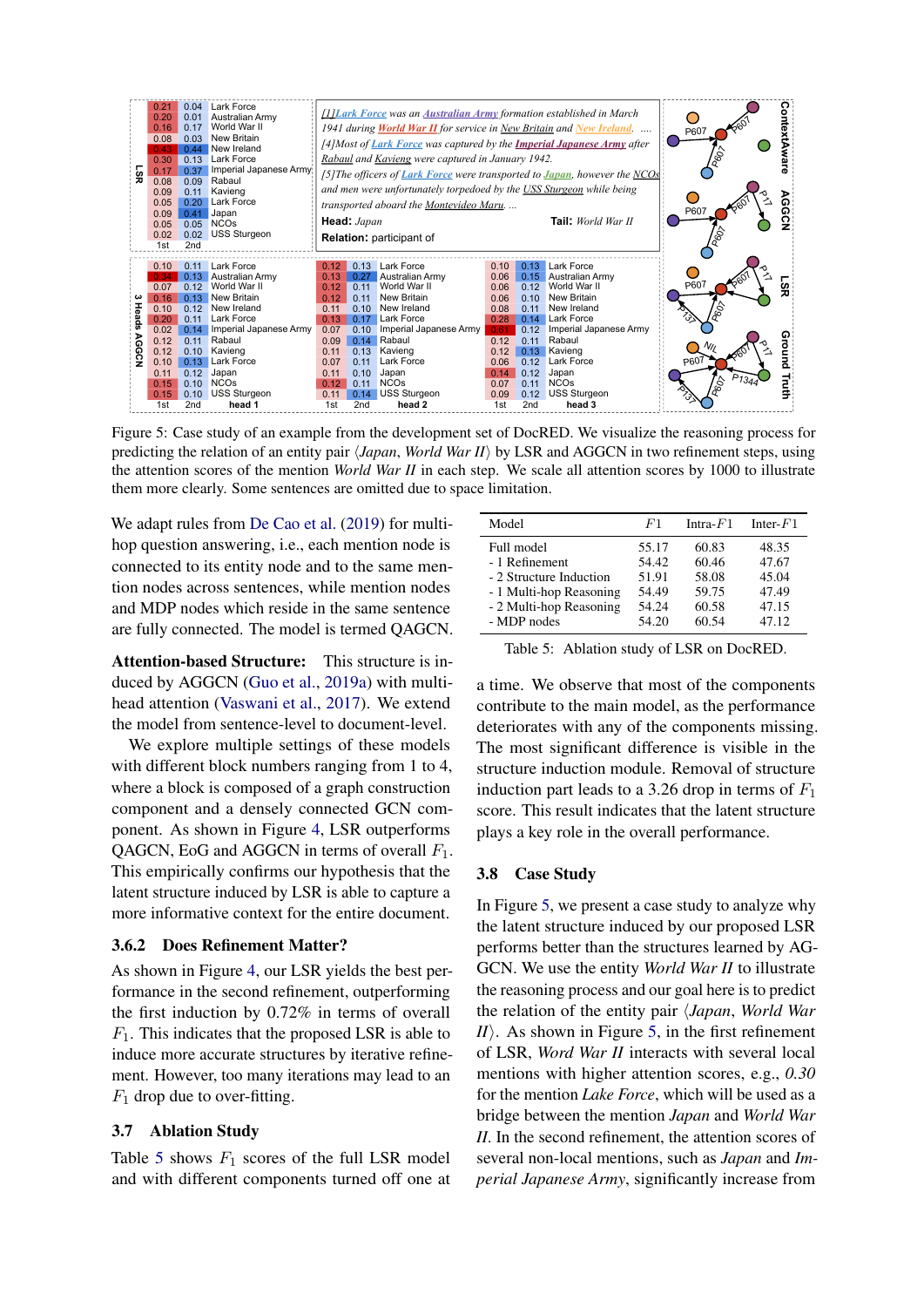*0.09* to *0.41*, and *0.17* to *0.37*, respectively, indicating that information is propagated globally at this step. With such intra- and inter-sentence structures, the relation of the entity pair h*Japan*, *World War*  $I/I\rangle$  can be predicted as *"participant of"*, which is denoted by *P1344*. Compared with LSR, the attention scores learned by AGGCN are much more balanced, indicating that the model may not be able to construct an informative structure for inference, e.g., the highest score is *0.27* in the second head, and most of the scores are near *0.11*.

We also depict the predicted relations of ContextAware, AGGCN and LSR on the graph on the right side of the Figure [5.](#page-7-1) Interested reader could refer to [\(Yao et al.,](#page-11-3) [2019\)](#page-11-3) for the definition of a relation, such as *P607*, *P17*, *etc.* The LSR model proves capable of filling out the missing relation for  $\langle Japan, World War II \rangle$  that requires reasoning across sentences. However, LSR also attends to the mention *New Ireland* with a high score, thus failing to predict that the entity pair *\New Ireland*, *World War II* $\rangle$  actually has no relation (*NIL* type).

# 4 Related Work

Document-level relation extraction. Early efforts focus on predicting relations between entities within a single sentence by modeling interactions in the input sequence [\(Zeng et al.,](#page-11-0) [2014;](#page-11-0) [Wang](#page-10-22) [et al.,](#page-10-22) [2016;](#page-10-22) [Zhou et al.,](#page-11-8) [2016;](#page-11-8) [Zhang et al.,](#page-11-9) [2017;](#page-11-9) [Guo et al.,](#page-9-22) [2020\)](#page-9-22) or the corresponding dependency tree [\(Xu et al.,](#page-11-1) [2015a](#page-11-1)[,b;](#page-11-2) [Liu et al.,](#page-10-23) [2015;](#page-10-23) [Miwa](#page-10-24) [and Bansal,](#page-10-24) [2016;](#page-10-24) [Zhang et al.,](#page-11-6) [2018\)](#page-11-6). These approaches do not consider interactions across mentions and ignore relations expressed across sentence boundaries. Recent work begins to explore cross-sentence extraction [\(Quirk and Poon,](#page-10-1) [2017;](#page-10-1) [Peng et al.,](#page-10-0) [2017;](#page-10-0) [Gupta et al.,](#page-9-0) [2018;](#page-9-0) [Song et al.,](#page-10-25) [2018c,](#page-10-25) [2019\)](#page-10-2). Instead of using discourse structure understanding techniques [\(Liu et al.,](#page-9-23) [2019a;](#page-9-23) [Lei et al.,](#page-9-24) [2017,](#page-9-24) [2018\)](#page-9-25), these approaches leverage the dependency graph to capture inter-sentence interactions, and their scope is still limited to several sentences. More recently, the extraction scope has been expanded to the entire document [\(Verga](#page-10-3) [et al.,](#page-10-3) [2018;](#page-10-3) [Jia et al.,](#page-9-1) [2019;](#page-9-1) [Sahu et al.,](#page-10-6) [2019;](#page-10-6) [Christopoulou et al.,](#page-9-2) [2019\)](#page-9-2) in the biomedical domain by only considering a few relations among chemicals. Unlike previous work, we focus on document-level relation extraction datasets [\(Yao](#page-11-3) [et al.,](#page-11-3) [2019;](#page-11-3) [Li et al.,](#page-9-14) [2016a;](#page-9-14) [Wu et al.,](#page-11-5) [2019\)](#page-11-5) from different domains with a large number of relations and entities, which require understanding a document and performing multi-hop reasoning.

Structure-based relational reasoning. Structural information has been widely used for relational reasoning in various NLP applications including question answering [\(Dhingra et al.,](#page-9-26) [2018;](#page-9-26) [De Cao et al.,](#page-9-21) [2019;](#page-9-21) [Song et al.,](#page-10-11) [2018a\)](#page-10-11) and relation extraction [\(Sahu et al.,](#page-10-6) [2019;](#page-10-6) [Christopoulou](#page-9-2) [et al.,](#page-9-2) [2019\)](#page-9-2). [Song et al.](#page-10-11) [\(2018a\)](#page-10-11) and [\(De Cao et al.,](#page-9-21) [2019\)](#page-9-21) leverage co-reference information and set of rules to construct document-level entity graph. GCNs [\(Kipf and Welling,](#page-9-10) [2017\)](#page-9-10) or GRNs [\(Song](#page-10-26) [et al.,](#page-10-26) [2018b\)](#page-10-26) are applied to perform reasoning for multi-hop question answering [\(Welbl et al.,](#page-10-8) [2018\)](#page-10-8). [Sahu et al.](#page-10-6) [\(2019\)](#page-10-6) also utilize co-reference links to construct the dependency graph and use labelled edge GCNs [\(Marcheggiani and Titov,](#page-10-27) [2017\)](#page-10-27) for document-level relation extraction. Instead of using GNNs, [Christopoulou et al.](#page-9-2) [\(2019\)](#page-9-2) use the edgeoriented model [\(Christopoulou et al.,](#page-9-3) [2018\)](#page-9-3) for logical inference based on a heterogeneous graph constructed by heuristics. Unlike previous approaches that use syntactic trees, co-references or heuristics, LSR model treats the document-level structure as a latent variable and induces it in an iteratively refined fashion, allowing the model to dynamically construct the graph for better relational reasoning.

# 5 Conclusion

We introduce a novel latent structure refinement (LSR) model for better reasoning in the documentlevel relation extraction task. Unlike previous approaches that rely on syntactic trees, co-references or heuristics, LSR dynamically learns a documentlevel structure and makes predictions in an end-toend fashion. There are multiple avenues for future work. One possible direction is to extend the scope of structure induction for constructions of nodes without relying on an external parser.

# Acknowledgments

We would like to thank the anonymous reviewers for their thoughtful and constructive comments. This research is supported by Ministry of Education, Singapore, under its Academic Research Fund (AcRF) Tier 2 Programme (MOE AcRF Tier 2 Award No: MOE2017-T2-1-156). Any opinions, findings and conclusions or recommendations expressed in this material are those of the authors and do not reflect the views of the Ministry of Education, Singapore.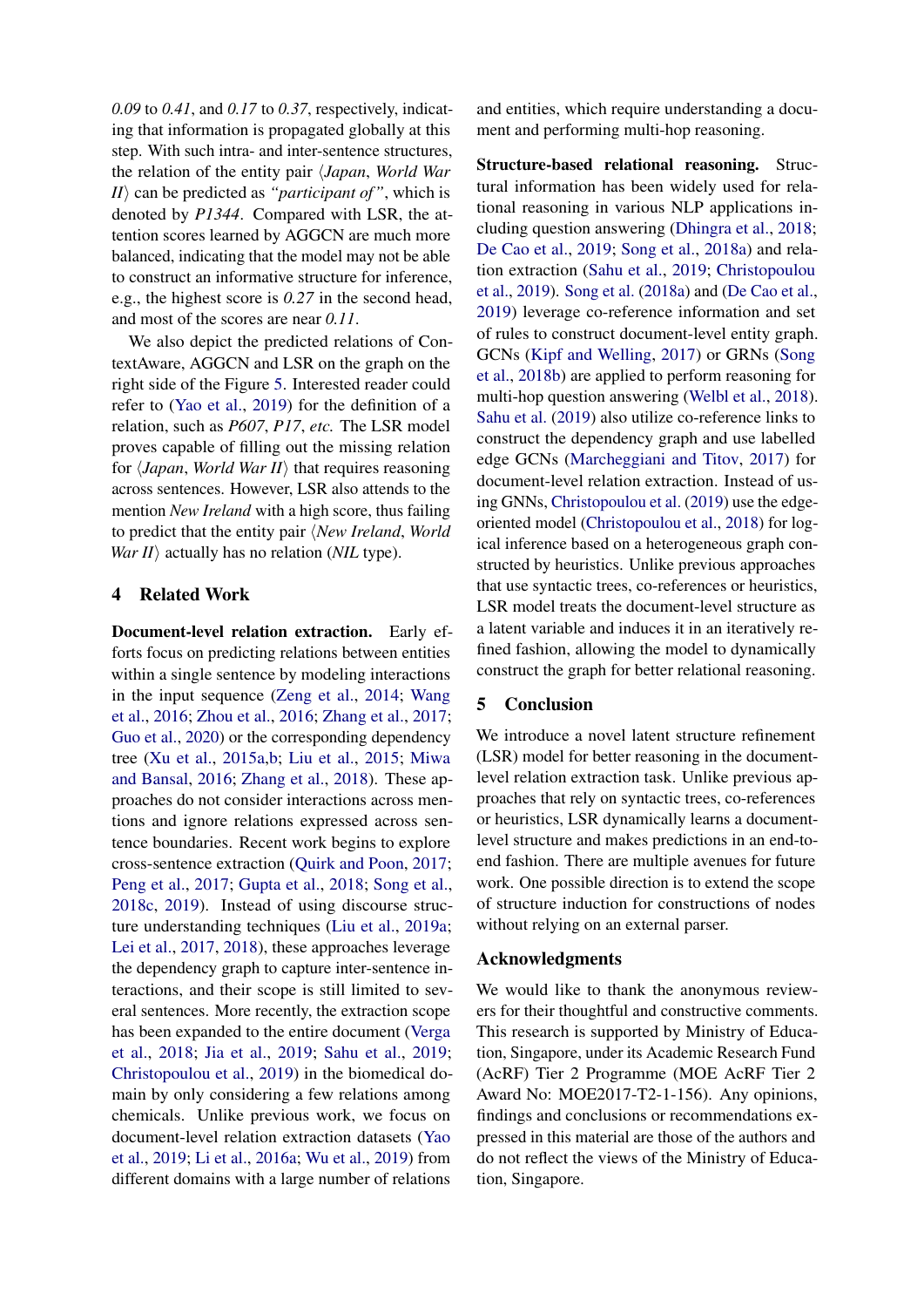#### References

- <span id="page-9-8"></span>Razvan C. Bunescu and Raymond J. Mooney. 2005. A shortest path dependency kernel for relation extraction. In *Proc. of EMNLP*.
- <span id="page-9-17"></span>Rui Cai, Xiaodong Zhang, and Houfeng Wang. 2016. Bidirectional recurrent convolutional neural network for relation classification. In *Proc. of ACL*.
- <span id="page-9-3"></span>Fenia Christopoulou, Makoto Miwa, and Sophia Ananiadou. 2018. A walk-based model on entity graphs for relation extraction. In *Proc. of ACL*.
- <span id="page-9-2"></span>Fenia Christopoulou, Makoto Miwa, and Sophia Ananiadou. 2019. Connecting the dots: Document-level neural relation extraction with edge-oriented graphs. In *Proc. of EMNLP*.
- <span id="page-9-21"></span>Nicola De Cao, Wilker Aziz, and Ivan Titov. 2019. Question answering by reasoning across documents with graph convolutional networks. In *Proc. of NAACL-HLT*.
- <span id="page-9-7"></span>Jacob Devlin, Ming-Wei Chang, Kenton Lee, and Kristina Toutanova. 2019. Bert: Pre-training of deep bidirectional transformers for language understanding. In *Proc. of NAACL-HLT*.
- <span id="page-9-26"></span>Bhuwan Dhingra, Qiao Jin, Zhilin Yang, William Cohen, and Ruslan Salakhutdinov. 2018. Neural models for reasoning over multiple mentions using coreference. In *Proc. of NAACL-HLT*.
- <span id="page-9-15"></span>George R. Doddington, Alexis Mitchell, Mark A. Przybocki, Lance A. Ramshaw, Stephanie Strassel, and Ralph M. Weischedel. 2004. The automatic content extraction (ace) program - tasks, data, and evaluation. In *Proc. of LREC*.
- <span id="page-9-13"></span>Elisa Ferracane, Greg Durrett, Junyi Jessy Li, and Katrin Erk. 2019. Evaluating discourse in structured text representations. In *Proc. of ACL*.
- <span id="page-9-19"></span>Jinghang Gu, Fuqing Sun, Longhua Qian, and Guodong Zhou. 2017. Chemical-induced disease relation extraction via convolutional neural network. *Database: The Journal of Biological Databases and Curation*, 2017.
- <span id="page-9-22"></span>Zhijiang Guo, Guoshun Nan, Wei Lu, and Shay B. Cohen. 2020. Learning latent forests for medical relation extraction. In *Proc. of IJCAI*.
- <span id="page-9-18"></span>Zhijiang Guo, Yan Zhang, and Wei Lu. 2019a. Attention guided graph convolutional networks for relation extraction. In *Proc. of ACL*.
- <span id="page-9-11"></span>Zhijiang Guo, Yan Zhang, Zhiyang Teng, and Wei Lu. 2019b. Densely connected graph convolutional networks for graph-to-sequence learning. *Transactions of the Association for Computational Linguistics*, 7:297–312.
- <span id="page-9-0"></span>Pankaj Gupta, Subburam Rajaram, Hinrich Schütze, Bernt Andrassy, and Thomas A. Runkler. 2018. Neural relation extraction within and across sentence boundaries. In *Proc. of AAAI*.
- <span id="page-9-16"></span>Iris Hendrickx, Su Nam Kim, Zornitsa Kozareva, Preslav Nakov, Diarmuid Ó Séaghdha, Marco Pennacchiotti, Lorenza Romano, and Stan Szpakowicz. 2009. Semeval-2010 task 8: Multi-way classification of semantic relations between pairs of nominals. In *Proc. of NAACL-HLT*.
- <span id="page-9-1"></span>Robin Jia, Cliff Wong, and Hoifung Poon. 2019. Document-level n-ary relation extraction with multiscale representation learning. In *Proc. of NAACL-HLT*.
- <span id="page-9-4"></span>Yoon Kim, Carl Denton, Luong Hoang, and Alexander M. Rush. 2017. Structured attention networks. In *Proc. of ICLR*.
- <span id="page-9-10"></span>Thomas N. Kipf and Max Welling. 2017. Semisupervised classification with graph convolutional networks. In *Proc. of ICLR*.
- <span id="page-9-6"></span>Terry K Koo, Amir Globerson, Xavier Carreras, and Michael Collins. 2007. Structured prediction models via the matrix-tree theorem. In *Proc. of EMNLP-CoNLL*.
- <span id="page-9-24"></span>Wenqiang Lei, Xuancong Wang, Meichun Liu, Ilija Ilievski, Xiangnan He, and Min-Yen Kan. 2017. Swim: A simple word interaction model for implicit discourse relation recognition. In *Proc of. IJCAI*.
- <span id="page-9-25"></span>Wenqiang Lei, Yuanxin Xiang, Yuwei Wang, Qian Zhong, Meichun Liu, and Min-Yen Kan. 2018. Linguistic properties matter for implicit discourse relation recognition: Combining semantic interaction, topic continuity and attribution. In *Proc of. AAAI*.
- <span id="page-9-14"></span>Jiao Li, Yueping Sun, Robin J. Johnson, Daniela Sciaky, Chih-Hsuan Wei, Robert Leaman, Allan Peter Davis, Carolyn J. Mattingly, Thomas C. Wiegers, and Zhiyong Lu. 2016a. Biocreative v cdr task corpus: a resource for chemical disease relation extraction. *Database : the journal of biological databases and curation*, 2016.
- <span id="page-9-20"></span>Zhiheng Li, Zhihao Yang, Hongfei Lin, Jian Wang, Yingyi Gui, Yin Zhang, and Lei Wang. 2016b. Cidextractor: A chemical-induced disease relation extraction system for biomedical literature. In *Proc. of BIBM*.
- <span id="page-9-9"></span>Bill Yuchen Lin, Xinyue Chen, Jamin Chen, and Xiang Ren. 2019. Kagnet: Knowledge-aware graph networks for commonsense reasoning. In *Proc. of EMNLP*.
- <span id="page-9-23"></span>Jiangming Liu, Shay B. Cohen, and Mirella Lapata. 2019a. Discourse representation parsing for sentences and documents. In *Proc of. ACL*.
- <span id="page-9-5"></span>Yang Liu and Mirella Lapata. 2018. Learning structured text representations. *Transactions of the Association for Computational Linguistics*, 6:63–75.
- <span id="page-9-12"></span>Yang Liu, Ivan Titov, and Mirella Lapata. 2019b. Single document summarization as tree induction. In *Proc. of NAACL-HLT*.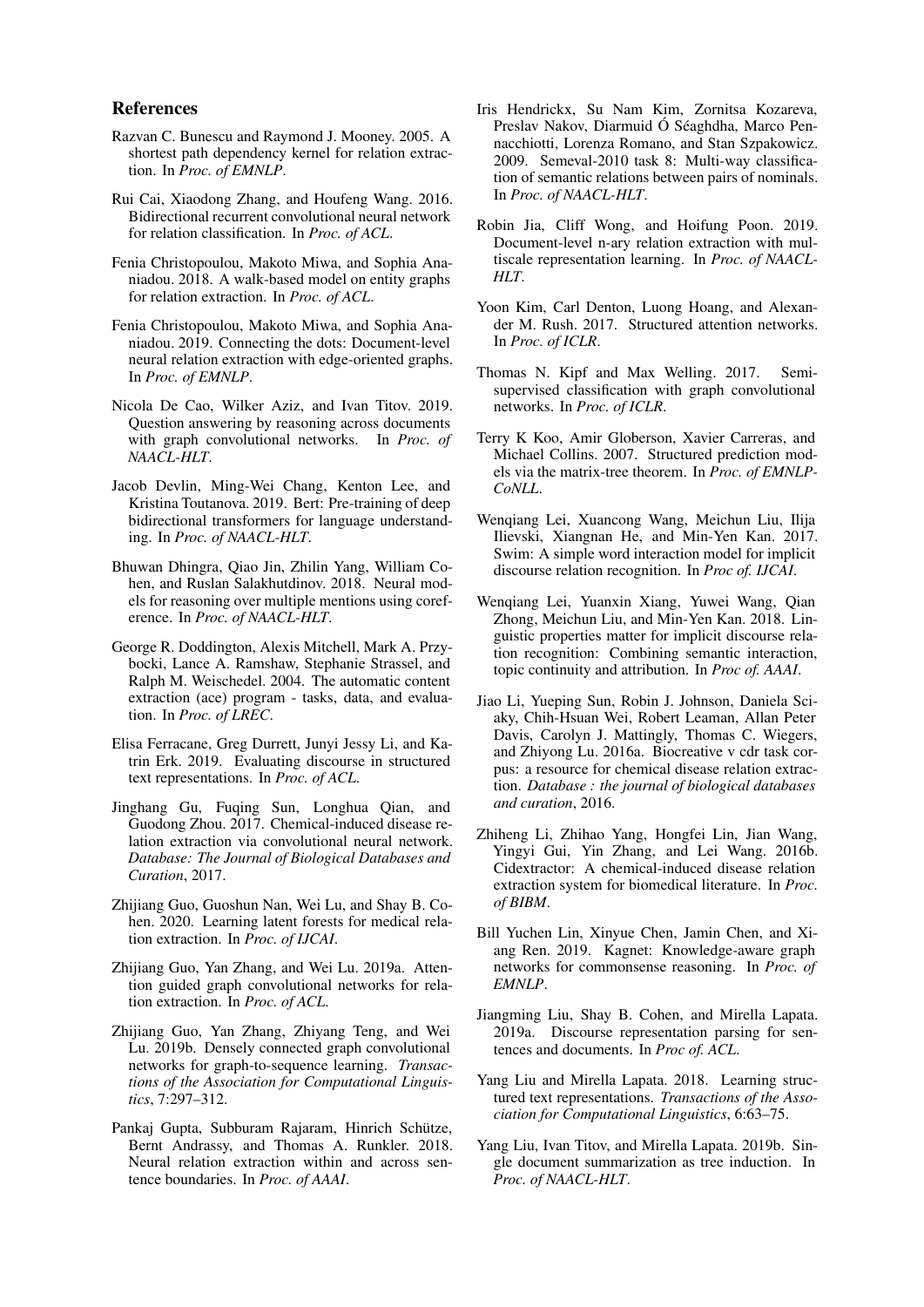- <span id="page-10-23"></span>Yang Liu, Furu Wei, Sujian Li, Heng Ji, Ming Zhou, and Houfeng Wang. 2015. A dependency-based neural network for relation classification. In *Proc. of ACL*.
- <span id="page-10-27"></span>Diego Marcheggiani and Ivan Titov. 2017. Encoding sentences with graph convolutional networks for semantic role labeling. In *Proc. of EMNLP*.
- <span id="page-10-24"></span>Makoto Miwa and Mohit Bansal. 2016. End-to-end relation extraction using lstms on sequences and tree structures. In *Proc. of ACL*.
- <span id="page-10-13"></span>Vinod Nair and Geoffrey E. Hinton. 2010. Rectified linear units improve restricted boltzmann machines. In *Proc. of ICML*.
- <span id="page-10-18"></span>Dat Quoc Nguyen and Karin M. Verspoor. 2018. Convolutional neural networks for chemical-disease relation extraction are improved with character-based word embeddings. In *Proc. of BioNLP*.
- <span id="page-10-20"></span>Nagesh C Panyam, Karin Verspoor, Trevor Cohn, and Kotagiri Ramamohanarao. 2018. Exploiting graph kernels for high performance biomedical relation extraction. *Journal of Biomedical Semantics*, 9(1):7.
- <span id="page-10-9"></span>Adam Paszke, Sam Gross, Soumith Chintala, Gregory Chanan, Edward Yang, Zachary Devito, Zeming Lin, Alban Desmaison, Luca Antiga, and Adam Lerer. 2017. Automatic differentiation in pytorch.
- <span id="page-10-0"></span>Nanyun Peng, Hoifung Poon, Chris Quirk, Kristina Toutanova, and Wen tau Yih. 2017. Cross-sentence n-ary relation extraction with graph lstms. *Transactions of the Association for Computational Linguistics*, 5:101–115.
- <span id="page-10-19"></span>Yifan Peng, Chih-Hsuan Wei, and Zhiyong Lu. 2016. Improving chemical disease relation extraction with rich features and weakly labeled data. *Journal of Cheminformatics*, 8.
- <span id="page-10-15"></span>Jeffrey Pennington, Richard Socher, and Christopher D. Manning. 2014. Glove: Global vectors for word representation. In *Proc. of EMNLP*.
- <span id="page-10-1"></span>Chris Quirk and Hoifung Poon. 2017. Distant supervision for relation extraction beyond the sentence boundary. In *Proc. of EACL*.
- <span id="page-10-4"></span>Sebastian Riedel, Limin Yao, and Andrew McCallum. 2010. Modeling relations and their mentions without labeled text. In *Proc. of ECML/PKDD*.
- <span id="page-10-6"></span>Sunil Kumar Sahu, Fenia Christopoulou, Makoto Miwa, and Sophia Ananiadou. 2019. Inter-sentence relation extraction with document-level graph convolutional neural network. In *Proc. of ACL*.
- <span id="page-10-10"></span>Mike Schuster and Kuldip K. Paliwal. 1997. Bidirectional recurrent neural networks. *IEEE Trans. Signal Processing*, 45:2673–2681.
- <span id="page-10-11"></span>Linfeng Song, Zhiguo Wang, Mo Yu, Yue Zhang, Radu Florian, and Daniel Gildea. 2018a. Exploring graph-structured passage representation for multihop reading comprehension with graph neural networks. *arXiv preprint arXiv:1809.02040*.
- <span id="page-10-2"></span>Linfeng Song, Yue Zhang, Daniel Gildea, Mo Yu, Zhiguo Wang, and Jinsong Su. 2019. Leveraging dependency forest for neural medical relation extraction. In *Proc. of EMNLP-IJCNLP*.
- <span id="page-10-26"></span>Linfeng Song, Yue Zhang, Zhiguo Wang, and Daniel Gildea. 2018b. A graph-to-sequence model for AMR-to-text generation. In *Proc. of ACL*.
- <span id="page-10-25"></span>Linfeng Song, Yue Zhang, Zhiguo Wang, and Daniel Gildea. 2018c. N-ary relation extraction using graph state lstm. In *Proc. of EMNLP*.
- <span id="page-10-16"></span>Daniil Sorokin and Iryna Gurevych. 2017. Contextaware representations for knowledge base relation extraction. In *Proc. of EMNLP*.
- <span id="page-10-5"></span>Mihai Surdeanu, Julie Tibshirani, Ramesh Nallapati, and Christopher D. Manning. 2012. Multi-instance multi-label learning for relation extraction. In *Proc. of EMNLP-CoNLL*.
- <span id="page-10-12"></span>Ming Tu, Guangtao Wang, Jing Huang, Yun Tang, Xiaodong He, and Bowen Zhou. 2019. Multi-hop reading comprehension across multiple documents by reasoning over heterogeneous graphs. In *Proc. of ACL*.
- <span id="page-10-7"></span>William Thomas Tutte. 1984. *Graph theory*. Clarendon Press.
- <span id="page-10-21"></span>Ashish Vaswani, Noam Shazeer, Niki Parmar, Jakob Uszkoreit, Llion Jones, Aidan N. Gomez, Lukasz Kaiser, and Illia Polosukhin. 2017. Attention is all you need. In *Proc. of NeurIPS*.
- <span id="page-10-17"></span>Petar Veličković, Guillem Cucurull, Arantxa Casanova, Adriana Romero, Pietro Liò, and Yoshua Bengio. 2018. Graph Attention Networks. In *Proc. of ICLR*.
- <span id="page-10-3"></span>Patrick Verga, Emma Strubell, and Andrew McCallum. 2018. Simultaneously self-attending to all mentions for full-abstract biological relation extraction. In *Proc. of NAACL-HLT*.
- <span id="page-10-14"></span>Hong Wang, Christfried Focke, Rob Sylvester, Nilesh Mishra, and William Wang. 2019. Fine-tune bert for docred with two-step process. *arXiv preprint arXiv:1909.11898*.
- <span id="page-10-22"></span>Linlin Wang, Zhu Cao, Gerard de Melo, and Zhiyuan Liu. 2016. Relation classification via multi-level attention cnns. In *Proc. of ACL*.
- <span id="page-10-8"></span>Johannes Welbl, Pontus Stenetorp, and Sebastian Riedel. 2018. Constructing datasets for multi-hop reading comprehension across documents. *Transactions of the Association for Computational Linguistics*, 6:287–302.